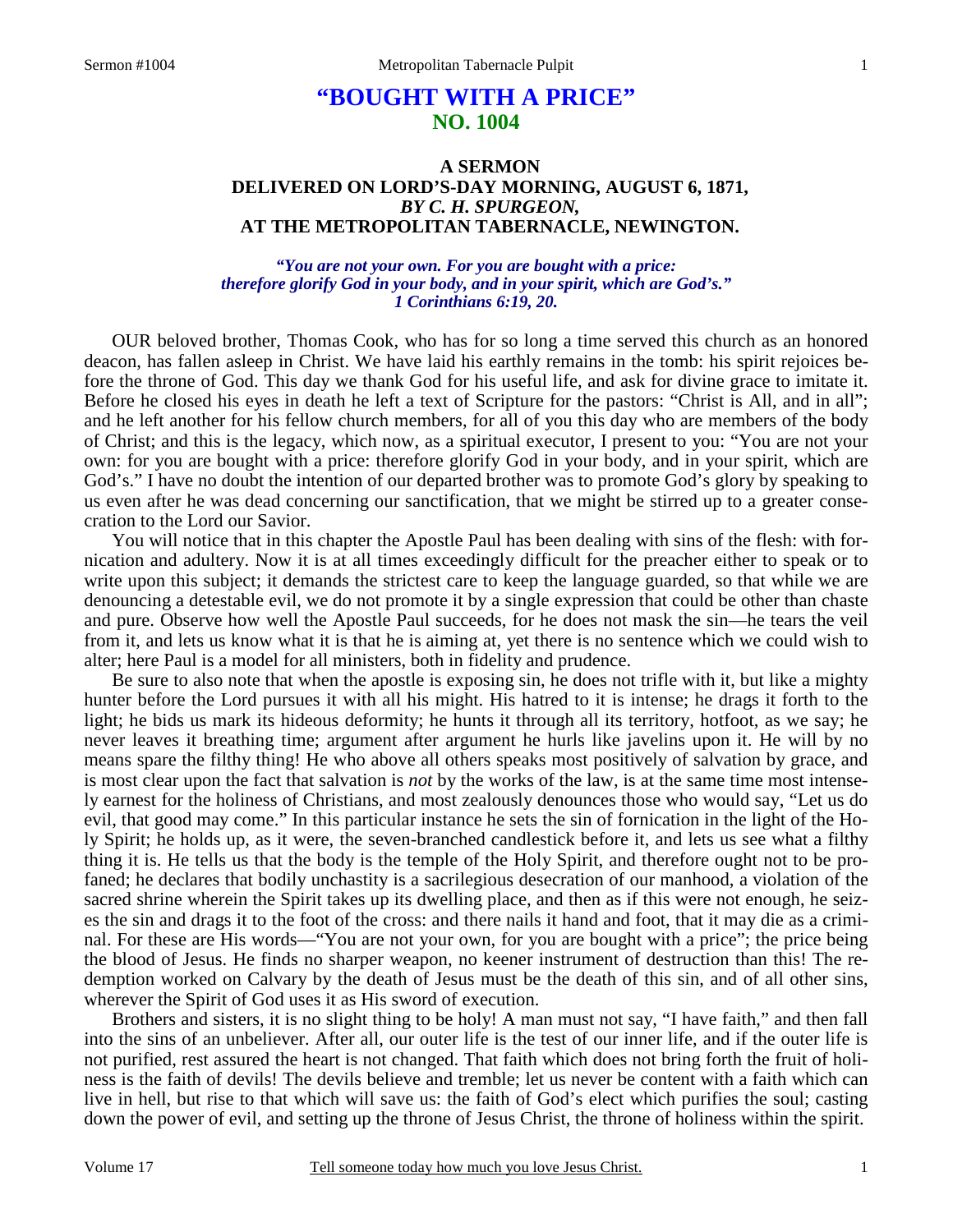Noticing this as being the run of the chapter, we now come to the text itself, and in order to discuss it we must take it piece by piece, and I think we shall see in it at once three things very clearly. The first is *a blessed fact,* "You are," or as it should be rendered, "You *were* bought with a price." Then comes a *plain consequence* from that fact, a consequence of a double character, negative and positive—"You are not your own." "Your body and your spirit are God's." And out of that there springs inevitably *a natural conclusion*—"Therefore glorify God in your body, and in your spirit."

**I.** Let us begin, first of all, with this BLESSED FACT—*"You are bought with a price."* Paul might, if his objective were to prove that we are not our own, have said—"You did not make yourselves." Creation may well furnish motives for obedience to the great lawgiver. He might also have said, "You do not preserve yourselves; it is God who keeps you in life: you would die if He withdrew His power." The preservation of divine providence might furnish abundant arguments for holiness; surely He who feeds, nourishes, and upholds our life should have our service! But Paul prefers, for reasons known only to him, but which it would not be hard to guess, to plead the tenderer theme, redemption. He sounds that note, which if it does not thunder with that crash of power which marked the six days' labor of omnipotence, yet has a soft, piercing, subduing tone in it, a tone which like the still small voice to which Elijah listened, has in it the presence of God. The most potent plea for sanctity is not, "You were made," or "You are nourished," but "You are *bought."* This the apostle selects as a convincing proof of our duty, and as a means to make that duty our delight. And truly, beloved, it is so! If we have indeed experienced the power of redemption, we fully admit that it is so; look back to the day when you were bought, when you were bond slaves to your sins, when you were under the just sentence of divine justice, when it was inevitable that God should punish your transgressions. Remember how the Son of God became your substitute; how He bared His back to the lash that should have fallen upon you, and laid His soul beneath the sword which should have quenched its fury in your blood? You were redeemed then, redeemed from the punishment that was due to you, redeemed from the wrath of God, redeemed unto Christ to be His forever!

You will notice the text says, "You were bought *with a price*." It is a common classical expression to signify that the purchase was expensive. Of course, the very expression "You were bought," implies a price, but the words, *"with a price"* are added, as if to show that it was not for nothing that you were purchased; there was a something inestimably precious paid for you. And I need scarcely remind you that, "you were not redeemed with corruptible things, as silver and gold," but "with the precious blood of Christ, as of a lamb without blemish and without spot." Ah, those words slip over our tongue very glibly, but we may well chide ourselves that we can speak of redemption with dry eyes; that the blood of Christ was shed to buy our souls from death and hell is a wonder of His compassion which fills angels with amazement! And it ought to overwhelm us with adoring love whenever we think of it—glance our eyes over the recording pages, or even utter the word "redemption." What meant this purchasing us *with blood?* It signified pain. Have any of you lately been racked with pain? Have you suffered acutely? Ah, then at such times you know to some degree what the price was which the Savior paid. His bodily pains were great; His hands and feet nailed to the wood, and the iron breaking through the tenderest nerves. His soul pains were greater still; His heart was melted like wax; He was very heavy; His heart was broken with reproach; He was deserted of God and left beneath the black thunder clouds of divine wrath; His soul was exceedingly sorrowful, even unto death. It was *pain* that bought you! We speak of the drops of blood, but we must not confine our thoughts to the crimson life-floods which distilled from the Savior's veins; we must think of the pangs which He endured, which were the equivalent for what we ought to have suffered—what we would have suffered had we endured the punishment of our guilt forever in the flames of hell!

But pain alone could not have redeemed us. It was by *death* that the Savior paid the ransom! Death is a word of horror to the ungodly, but the righteous has *hope* in his death! But as Christ's death was the substitute for the death of the ungodly, He was made a curse for us, and the presence of God was denied Him; His death was attended with unusual darkness. He cried, "My God, My God, why have You forsaken Me?" O think earnestly on this! The ever-living died to redeem us! The Only-Begotten bowed His head in agony, and was laid in the grave that we might be saved! You are bought then "with a price"—a price incalculable, stupendous, infinite—and this is the plea which the apostle uses to urge upon us that we should "be holiness to the Lord."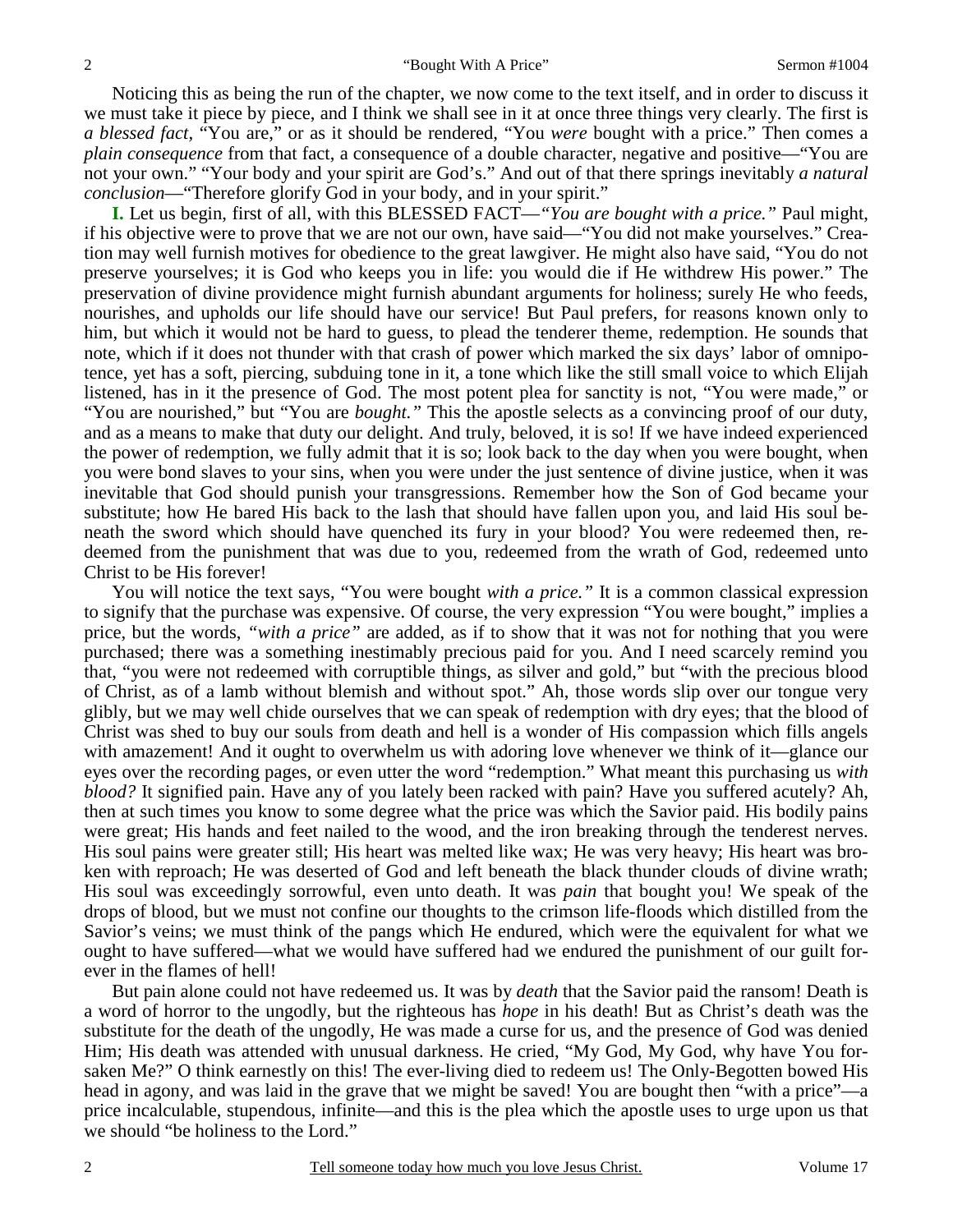I desire upon this theme, which is a very simple and an everyday one, but which is nevertheless of the weightiest consideration—to remind you, dearly beloved who profess to be followers of Christ, that this matter of your being "bought with a price" is *an indisputable fact to every Christian*. To every person here present it either is a fact or not; I scarcely need to ask whether any of you are prepared to renounce your redemption, and yet professor of the faith of Christ, I shall put it to you now—are you willing to have the negative put upon this? Will you deny that you were "bought with a price"? Will you now confess that you were not redeemed on Calvary? You dare not, I am sure! You would sooner die than renounce your belief of it! Well then, as certain as is your redemption, so certain is it that you "are not your own," but belong to God, and should glorify Him! It is inevitable that if you are "bought with a price," you have ceased to be your own property, and belong to Him who bought you. Holiness, therefore, is necessary to all the redeemed; if you cast off your responsibility to be holy, you at the same time cast away the benefit of redemption! Will you do this? As I am sure you could not renounce your salvation, and cast away your only hope, so I charge you by the living God to be not so inconsistent as to say—"I am redeemed, and yet I will live as I wish." As redeemed men and women, let the inevitable consequences follow from the fact, and be you evidently the servants of the Lord Jesus!

Remember too that *this fact is the most important one in all your history!* That you were redeemed "with a price" is the greatest event in your biography! Even your birth; what was it unless a second birth had been yours? Might you not say—"Let the day perish in which I was born, and the night in which it was said there is a man child conceived"? Would it not have been to you the direst calamity to be born into the world if you had not been rescued from the wrath of God of which you were the heir? You left your father's house, and it was an important step in life; perhaps you crossed the great and wide sea; it may be you aspired to high office in the State, and you obtained it. It is possible you have been sorely sick, or it may be you have sunk from affluence to poverty; such events leave their impression upon the memory: men cannot forget these great changes in their lives, but they all shrivel into less than nothing compared with this fact that you were "bought with a price"; your connection with Calvary is the most important thing about you! Oh, I do beseech you then, if it is so, PROVE IT! And remember, the just and righteous proof is by your not being your own, but consecrated to God. If it is the most important thing in the world to you that you were "bought with a price let it exercise the most prominent influence over your entire career! Be a man, be an Englishman, but be most of all Christ's. A citizen, a friend, a philanthropist, a patriot: all these you may be—but be, most of all, a saint redeemed by blood!

Recollect again, that your being "bought with a price" *will be the most important fact in all your future existence*. What say they in heaven when they sing? They would naturally select a noble topic, and that which most engrosses their minds, and yet in the whole range of their memory they find no theme as absorbing as this—"You were slain, and have redeemed us to God by Your blood." Redeeming love is the theme of heaven! When you reach the upper realms, your most important memory will not be that you were wealthy or poor in this life, nor the fact that you sickened and died, but that you were "bought with a price." We do not know all that may occur in this world before the close of its history, but certainly it will be burnt up with fire, and you in yonder clouds with Christ may witness the awful conflagration. You will never forget it; there will be new heavens and a new earth, and you with Christ may see the new-born heavens, and earth, laughing in the bright sunlight of God's good pleasure. You will never forget that joyous day and you will be caught up to dwell with Jesus forever and ever. And there will come a time when He shall deliver up the kingdom to God, even the Father, and God shall be All in All. You will never forget the time of which the poet sings—

### *"Then the end, beneath His rod Man's last enemy shall fall. Hallelujah, Christ in God, God in Christ is all in all!"*

All these glorious events will impress themselves upon you, but not one of them will make an impression as lasting, as clear, as deep as this—that you were "bought with a price." High over all the mountain tops, Calvary—but a little hill in human estimation shall rise. Stars shall the events of history be, but this event shall be the sun in whose presence all others hide their diminished heads! "You were slain"; the full chorus of heaven shall roll it forth in thundering accents of grateful zeal! "You were slain, and have redeemed us to God by Your blood." The saints shall remember this first and foremost,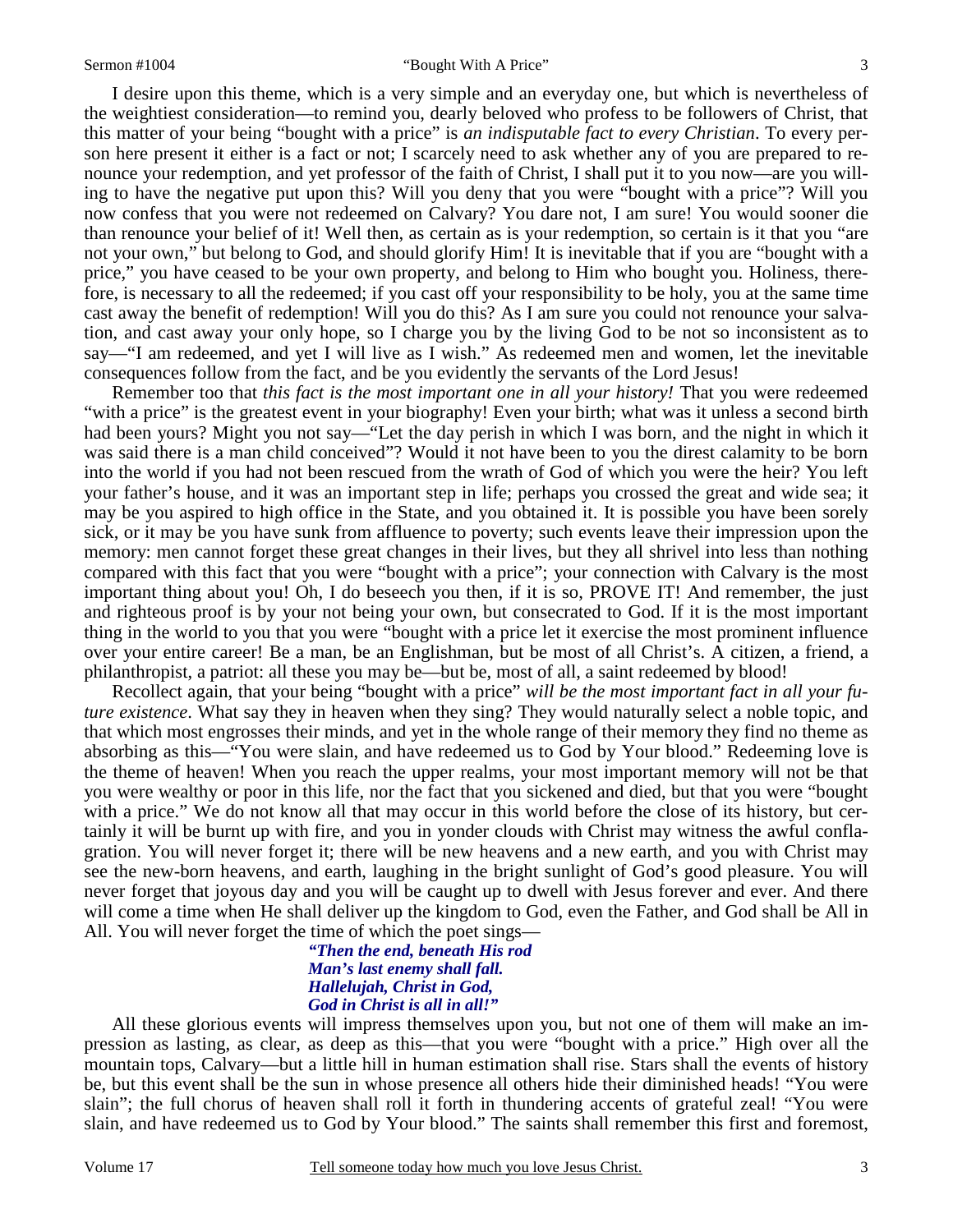and amidst the cycles of eternity this shall have the chief place in every glorified memory! What then, beloved? Shall it not have the chief place with you *now?* It has been the fact of your life up to now; it will be the fact of your entire eternal existence—let it saturate your soul, let it penetrate your spirit, let it subdue your faculties, let it take the reins of all your powers, and guide you where it will! Let the Redeemer, He whose hands were pierced for you, sway the scepter of your spirit, and rule over you this day and world without end!

If I had the power to do it, how would I seek to refresh in your souls a sense of this fact that you are "bought with a price"? There in the midnight hour, amidst the olives of Gethsemane, kneels Immanuel, the Son of God! He groans! He pleads in prayer! He wrestles—see the beady drops stand on His brow! Drops of sweat, but not of such sweat as pours from men when they earn the bread of life, but the sweat of Him who is procuring *life itself* for us! It is blood, it is crimson blood—great globs of it are falling to the ground! O soul, your Savior speaks to you from Gethsemane at this hour, and He says, "Here I bought you with a price." Come, stand and view Him in the agony of the olive garden, and understand at what a cost He procured your deliverance! Track Him in all His path of shame and sorrow till you see Him on the pavement; mark how they bind His hands, and fasten Him to the whipping-post. Look! They bring the scourges and the cruel Roman whips; they tear His flesh; the plowers make deep furrows on His blessed body, and the blood gushes forth in streams, while rivulets from His temples, where the crown of thorns has pierced them, join to swell the purple stream. From beneath the scourges He speaks to you with accents soft and low, and He says, "My child, it is here I bought you with a price." But look at Him on the cross itself when the consummation of all has come; His hands and feet are fountains of blood; His soul is full of anguish even to heartbreak. And there, before the soldier pierces with a spear His side, bowing down, He whispers to you and to me, "It was here I bought you with a price." O by Gethsemane, by Gabbatha, by Golgotha; by every sacred name collected with the Passion of our Lord; by sponge and vinegar, and nail and spear, and everything that helped the pang and increased the anguish of His death, I plead with you, my brothers and sisters, to remember that you were "bought with a price," and "are not your own!" I push you to this: you either *were* or *were not* so bought. If you were, it is the grand fact of your life; if you were, it is the greatest fact that ever will occur to you! Let it operate upon you, let it dominate your entire nature, let it govern your body, your soul, your spirit; and from this day let it be said of you not only that you are a man, a man of good morals, and respectable conduct, but this above all things—that you are a man filled with love to Him who bought you, a man who lives for Christ, and knows no other passion! Would God that redemption would become the paramount influence, the lord of our soul, and dictator of our being! Then were we, indeed, true to our obligations short of this we are not what His love and justice both demand.

**II.** Now let us pass on to the second point. Here is A PLAIN CONSEQUENCE arising from the blessed fact, you were "bought with a price." Then first it is clear as a negative, that "You are not your own," and secondly, it is clear as a positive, that, "Your body and spirit are God's."

Take first *the negative:* if bought, you are not your own. No argument is needed for this, and indeed it is so great a benefit in itself that none of us could find it in our hearts to object to it; it is a great privilege not to be one's own. A vessel is drifting on the Atlantic here and there, and its end no man knows; it is derelict, deserted by all its crew; it is the property of no man; it is the prey of every storm, and the sport of every wind. Rocks, quicksands, and shoals wait to destroy it; the ocean yearns to engulf it; it drifts onward to no man's land, and no man will mourn its shipwreck. But mark well yonder boat in the Thames which its owner surveys with pleasure; in its attempt to reach the sea it may run ashore, or come into collision with other vessels, or in a thousand ways suffer damage. But there is no fear, it will pass through the floating forest of "the pool"; it will thread the winding channel, and reach the Nore because its owner will secure a skillful and apt pilot. How thankful you and I should be that we are not derelict today! We are not our own; not left on the wild waste of chance to be tossed to and fro by fortuitous circumstances, but there is a hand upon our helm! We have on board a pilot who owns us, and will surely steer us into the fair havens of eternal rest. The sheep is on the mountain side, and the winter is coming on; it may be buried in the snow; perhaps the wolf may seize it, or by-and-by, when the summer crops have been eaten, there may be little fodder for it, and it may starve. But the sheep's comfort, if it could think at all, would be this—it is not its own! It belongs to the shepherd, who will not willingly lose his property; it bears the mark of its owner, and is the object of his care. O happy sheep of God's pasture!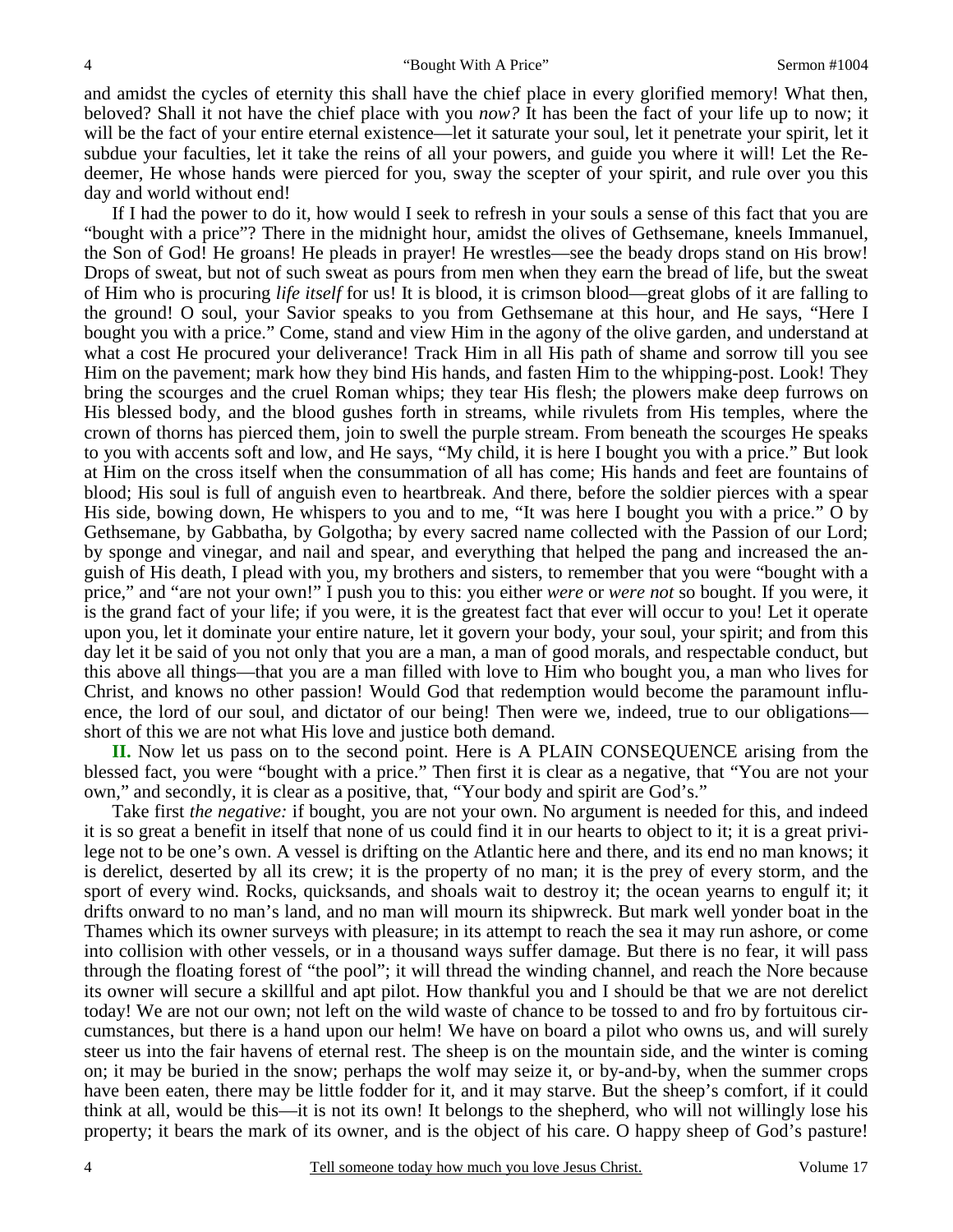What a bliss it is to you that you are not your own! Does any man here think it would be a pleasure to be his own? Let me assure him that there is no ruler as tyrannical as self! He who is his own master has a fool and a tyrant to be his lord; no man ever yet governed himself after the will of the flesh but what he, by degrees, found the yoke heavy, and the burden crushing. Self is a fierce dictator, a terrible oppressor—imperious lusts are cruel slave drivers!

But Christ, who says we are not our own, would have us view that truth of God in the light in which a loving wife would view it. She, too, is not her own. She gave herself away on a right memorable day of which she bears the golden token on her finger. She did not weep when she surrendered herself and became her husband's; nor did they muffle the bells, or bid the organ play the "Death March"—it was a happy day for her! She remembers it at this moment with glowing joy! She is not her own, but she has not regretted the giving herself away: she would make the same surrender again to the same beloved owner if it had to be done. That she is her husband's does not speak of her slavery, but her happiness! She has found rest in her husband's house, and today, when the Christian confesses that he is not his own, he does not wish that he were; he is married to his Savior; he has given himself up—body, soul, and spirit—to the blessed bridegroom of his heart! It was the marriage day of his true life when he became a Christian, and he looks back to it with joy and transport. Oh, it is a blissful thing not to be our own! So I shall not need arguments to prove that to which every gracious spirit gives a blissful consent.

Now, if it is true that we are not our own, and I hope it is true to many here present, then the inference from it is, "I have no right to *injure myself* in any way." My body is not my own; I have no right then, as a Christian, to do anything with it that would defile it. The apostle is mainly arguing against sins of the flesh, and he says, "The body is not for fornication, but for the Lord; and the Lord for the body." We have no right to commit uncleanness, because our bodies are the members of Christ, and not our own! He would say the same of drunkenness, gluttony, idle sleep, and even of such excessive anxiety after wealth as injures health with carking care; we have no right to profane or injure the flesh and blood which are consecrated to God; every limb of our frame belongs to God—it is His property: He has bought it "with a price." Any honest man will be more concerned about an injury done to another's property placed under his care than if it were his own. When the son of the prophet was hewing wood with Elisha, you remember how he said, when the axe head flew off into the water, "Alas, Master, for it was borrowed." It would be bad enough to lose my own axe, but if it is not my own, then I doubly deplore the accident! I know this would not operate upon thievish minds; there are some who, if it were another man's, and they had borrowed it, would have no further thought about it—"Let the lender get it back, if he can." But we speak to honest men, and with them it is always a strong, argument: your body is another's, do it no injury. As for our spirit, too, that is God's, and how careful we should be of it! I am asked, sometimes, to read a heretical book. Well, if I believed my reading it would help its refutation, and might be assistance to others in keeping them out of error, I might do it as a hard matter of duty. but I shall not do it unless I see some good will come from it; I am not going to drag my spirit through a ditch for the sake of having it washed afterwards—for it is not my own! It may be that good medicine would restore me if I poisoned myself with putrid meat, but I am not going to try it—I dare not experiment on a mind which no longer belongs to me! There is a mother and a child, and the child has a book to play with, and a black lead pencil. It is making drawings and marks upon the book, and the mother takes no notice; it lays down one book and snatches another from the table, and at once the mother rises from her seat, and hurriedly takes the book away, saying—"No, my dear, you must not mark that, for it is not ours." So with my mind, intellect, and spirit, if it belonged to me I might, or might not play tomfool with it, and go to hear Socinians, Ritualists, Universalists and such like preach. But as it is not my own, I will preserve it from such fooleries, and the pure Word of God shall not be mingled with the errors of men! Here is the drift of the apostle's argument: I have no right to injure that which does not belong to me, and as I am not my own, I have no right to injure myself.

But, further, I have no right to let myself *lie waste.* The man who had a talent, and went and dug in the earth and hid it, had not he a right to do so? Yes, of course, if it was his own talent, and his own napkin! If any of you have money, and do not put it out to interest, if it is all your own, nobody complains. But this talent belonged to the man's *master;* it was only entrusted to him as a steward, and he ought not to have let it rust in the ground. So I have no right to let my faculties run to waste since they do not belong to me. If I am a Christian, I have no right to be idle. I saw the other day men using picks in the road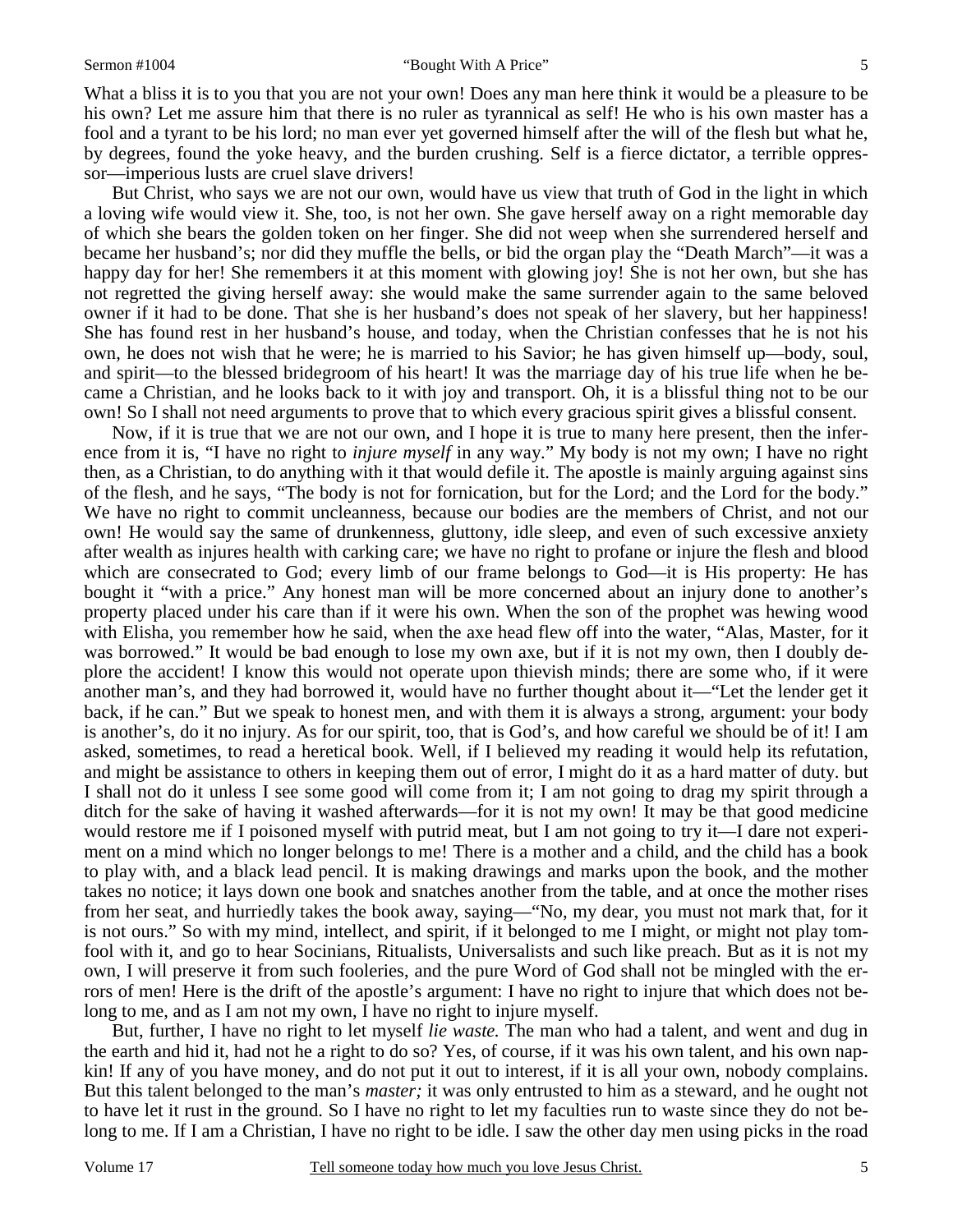in laying down new gas pipes; they had been resting, and just as I passed, the clock struck one, and the foreman gave a signal. I think he said, "Blow up"; and straightway each man took his pick or his shovel, and they were all at it in earnest. Close to them stood a fellow with a pipe in his mouth, who did not join in the work, but stood in a free-and-easy posture. It did not make any difference to him whether it was one o'clock or six. Why not? Because he was his own; the other men were the master's for the time being; he, as an independent gentlemen, might do as he liked, but those who were not their own fell to labor. If any of you idle professors can really prove that you belong to yourselves, I have nothing more to say to you; but if you profess to have a share in the redeeming sacrifice of Christ, I am ashamed of you if you do not go to work the very moment the signal is given! You have no right to waste what Jesus Christ has bought "with a price."

 Further than that, if we are not our own, but "are bought with a price," we have no right to exercise any *capricious government* of ourselves. A man who is his own may say, "I shall go where I will, and do what I will." But if I am not my own, but belong to God who has bought me, then I must submit to His government; His will must be my will. I desire to enter a certain garden, and I ask the gardener at the gate if I may come in. "You would be very welcome, sir, indeed," says he, "if it were mine, but my master has told me not to admit strangers here, and therefore I must refuse you." Sometimes the devil comes into the garden of our souls; we tell him that our flesh might consent, but the garden is not ours, and we cannot give him space. Worldly ambition, covetousness, and so forth, might claim to walk through our soul, but we say, "No, it is not our own; we cannot, therefore, do what our old will would do, but we desire to be obedient to the will of our Father who is in heaven." Your will be done, my God, in me, for so should it be done where all is Your own by purchase. Yet again, if we are not our own, then we have no right *to serve ourselves.* The man who is living entirely for himself, whose object is his own ease, comfort, honor, or wealth—what does he know about redemption by Christ? If our aims rise no higher than our personal advantages, we are false to the fact that we "are bought with a price"; we are traitors to Him in whose redemption we pretend to share.

But time would fail me if I dwelt upon this, or indeed, at any length upon *the positive side* of this blessed fact: I will therefore only say a word or two concerning it. Our body and our spirit are God's. And, Christian, this is certainly a very high honor to you. Your body will rise again from the dead at the second resurrection; because it is not an ordinary body, it belongs to God; your spirit is distinguished from the souls of other men; it is God's spirit, and He has set His mark upon it, and honored you in so doing. You are God's, because a price has been paid for you. According to some, the allusion price here is to the dowry that was paid by a husband for his wife in ancient days. According to the rabbis there were three ways by which a woman became the wife of a man, and one of these was by the payment of a dowry; this was always held good in Jewish law; the woman was not her own from the moment when the husband had paid to her father or natural guardian the stipulated price for her. Now, at this day, you and I rejoice that Jesus Christ has espoused us unto Himself in righteousness before ever the earth was; we rejoice in that language which He uses by the prophet Hosea, "I will betroth you unto Me forever." But here is our comfort—the dowry money has been paid; Christ has redeemed us unto Himself, and Christ's we are, Christ's forever and ever! Remember that our Lord has paid the entire price for us; there is no mortgage or lien upon us; we have therefore no right to give a portion of ourselves to Satan. And Jesus has bought us entirely from head to foot; every power, every passion, and every faculty; all our time, all our goods; all that we call our own, all that makes up ourselves in the largest sense of that term. We are altogether God's! Ah, it is very easy for people to say this, but how very difficult it is to feel it true, and to act as such! I have no doubt there are many persons here who profess to be willing to give God all they have, who would not actually give Him five shillings. We can sing—

*"Here, Lord, I give myself away,"* 

and yet if it comes to yielding only a *part* of ourselves; if it requires self-denial, or self-sacrifice, straightway there is a drawing back! Now, was the cross a fiction? Was the death of Christ a fable? Were you only fancifully "bought with a price," and not in deed and in truth? If redemption is a fable, then return a fabled consecration; if your purchase is a fiction, then lead the fictitious lives that some of you lead with regard to consecration to Christ; if it is only an idea, a pretty something that we read of in books, then let our belonging unto God be a mere idea and a piece of sentiment. But a *real* redemption demands *real* holiness; a true price, most certainly paid, demands from us a practical surrendering of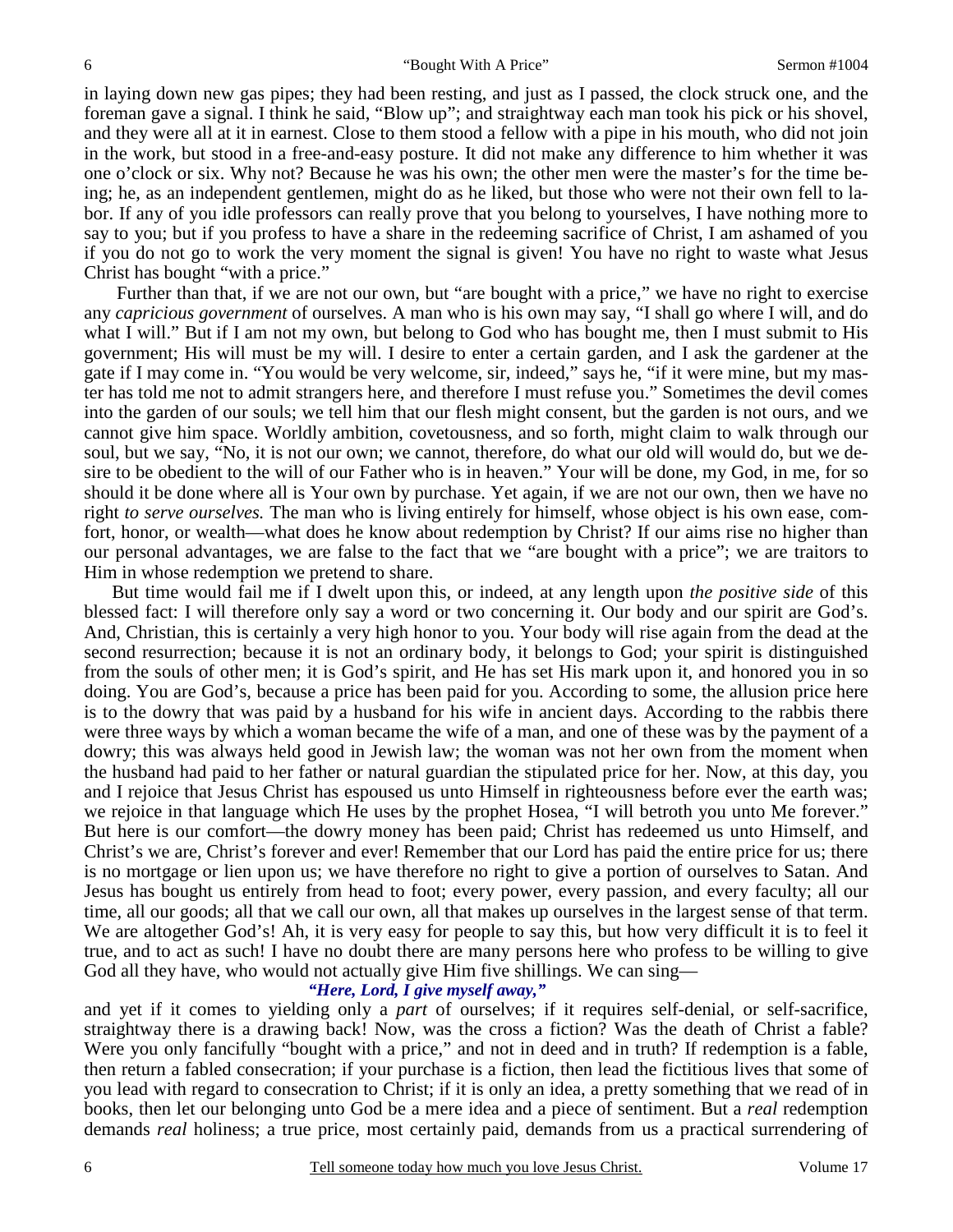**III.** And now I must close, and oh, may God give power to His word while I beg to speak upon the last point, namely, THE NATURAL CONCLUSION. "Therefore glorify God in your body, and in your spirit." I am not clear that the last few words are in the original; a large number of the old manuscripts and versions, and some of the more important of them, finish the verse at the word "body." "Therefore glorify God in your body." It was the body the apostle was speaking about, and not the spirit, and there is no necessity for the last words: still we will not further raise the question, but take them as being the inspired Word of God. But still I must make the remark that according to the context, the *force* of the apostle's language falls upon the word *body,* and perhaps it is so because we are so apt to forget the truth of God that the body is redeemed and is the Lord's, and should be made to glorify God. The Christian's body should glorify God by its chastity; pure as the lily should we be from every taint of uncleanness. The body should glorify God by temperance also; in all things, in eating, drinking, sleeping, in everything that has to do with the flesh. "Whether you eat or drink, or whatever you do, do all to the glory of God," or as the apostle puts it elsewhere, "Whatever you do in word or deed, do all in the name of the Lord Jesus, giving thanks to God and the Father by Him." The Christian can make every meal a sacrament, and his ordinary avocations the exercise of his spiritual priesthood; the body ought to glorify God by its industry. A lazy servant is a bad Christian; a working man who is always looking for Saturday night; a man who never spends a drop of sweat except when the master is looking, does not glorify God in his body! The best Christian is not afraid of hard work when it is due; who works not as an eye-servant or man pleaser, but in singleness of heart seeks to glorify God.

Our bodies used to work hard enough for the devil; now that they belong to God we will make them work for Him! Your legs used to carry you to the theater; be not too lazy to come out on a Thursday night to the house of God! Your eyes have been often open upon iniquity; keep them open during the sermon; do not fall asleep! Your ears have been sharp enough to catch the word of a lascivious song; let them be quick to observe the Word of God! Those hands have often squandered your earnings in sinfulness; let them give freely to the cause of Christ! Your body was a willing horse when it was in the service of the devil; let it not be a sluggish hack now that it draws the chariot of Christ! Make the tongue speak His praises! Make the mouth sing of His glory! Make the whole man bow in willing subservience to the Will of Him who bought it! As for your spirit, let that glorify God too; let your private meditations magnify God; let your songs be to Him when no one hears you but Him, and let your public zeal, let the purity of your conversation, let the earnestness of your life, let the universal holiness of your character glorify God with your body and with your spirit.

Beloved Christian fiends, I want to say these few things, and have done. Because you are God's, you will be looked at more than others, therefore glorify Him. You know it is not always the thing itself, but the ownership that causes curiosity. If you were to go to a cattle show, and it was said, "such-and-such a bullock belongs to Her Majesty," it may be it is no better than another, but it would be of interest to thousands as belonging to royalty! See here, then, such-and-such a man belongs to God! What manner of person ought he to be? If there is anyone in this world who will NOT be criticized, depend upon it, Christian, it is not you! Sharp eyes will be upon you, and worldly men will find faults in you which they would not see if you were not a professor! For my part I am very glad of the lynx eyes of the worldlings; let them watch if they will! I have heard of one who was a great caviler at Christian people, and after having annoyed a church a long time, he was about to leave, and therefore, as a parting jest with the minister, he said, "I have no doubt you will be very glad to know that I am going a hundred miles away." "No," said the pastor, "I shall be sorry to lose you." "Why? I never did you any good." "I don't know that, for I am sure that never one of my flock put half a foot through the hedge but what you began to yelp at him, and so you have been a famous sheepdog for me." I am glad the world observes us; it has a right to do so. If a man says, "I am God's," he sets himself up for public observation! You are lights in the world, and what are lights intended for but to be looked at? A city set on a hill cannot be hid!

Moreover, the world has a right to expect more from a Christian than from anybody else. He says he is "bought with a price." He says he is God's; he therefore claims more than others, and he ought to render more. Imagine you are standing in one of the fights of the old civil war. The Royalists are fighting desperately, and are winning apace, but I hear a cry from the other side that Cromwell's Ironsides are coming. Now we shall see some fighting! Oliver and his men are lions, but, lo! I see that the fellows who come up hang back, and are afraid to rush into the thick of the fight! Surely these are not Cromwell's Ironsides, and yonder